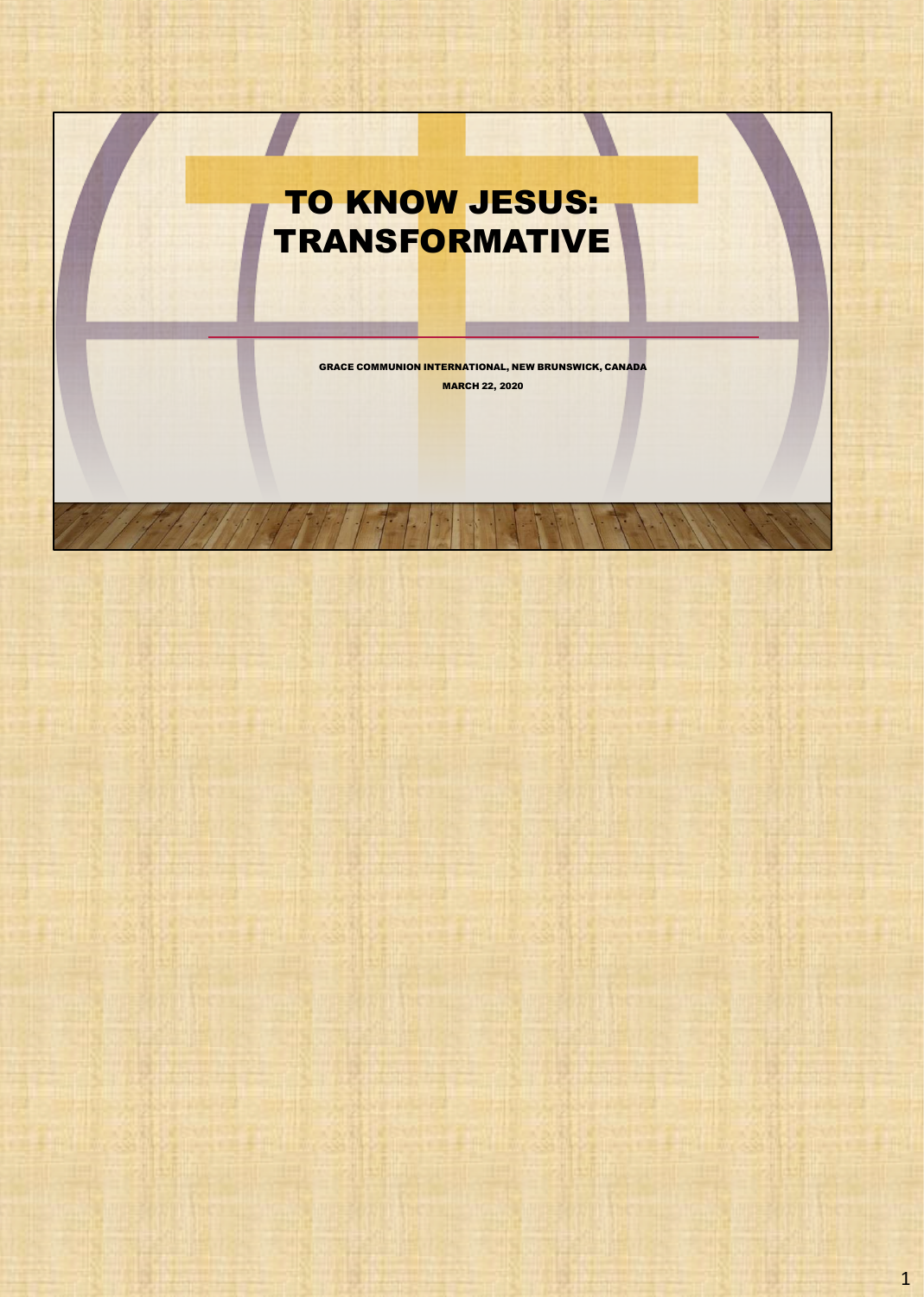## SCRIPTURE READING 9:1-41 (ESV)

"1 ¶ As he passed by, he saw a man blind from birth.

2 And his disciples asked him, "Rabbi, who sinned, this man or his parents, that he was born blind?"

3 Jesus answered, "It was not that this man sinned, or his parents, but that the works of God might be displayed in him.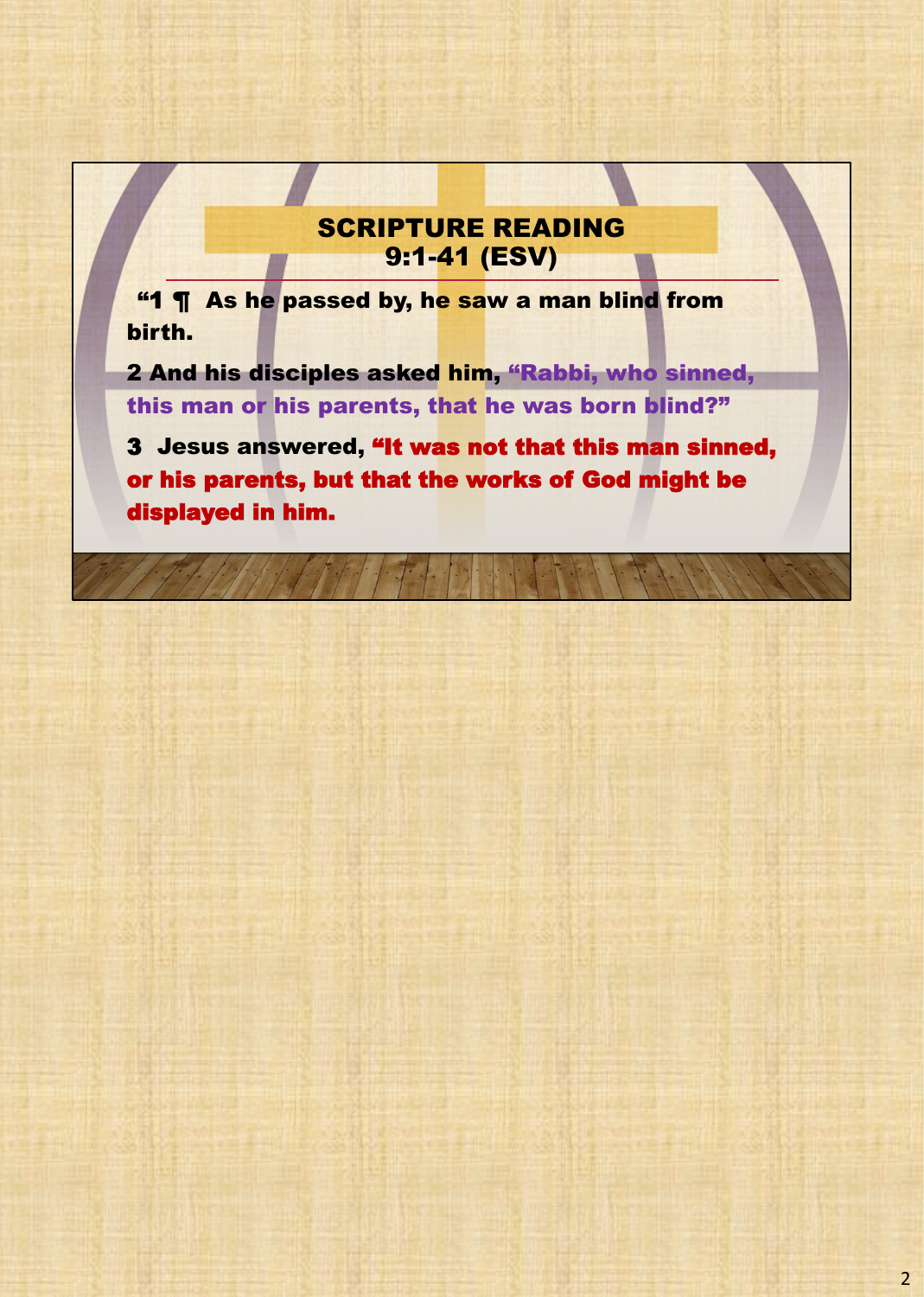4 We must work the works of him who sent me while it is day; night is coming, when no one can work.

5 As long as I am in the world, I am the light of the world."

6 Having said these things, he spat on the ground and made mud with the saliva. Then he anointed the man's eyes with the mud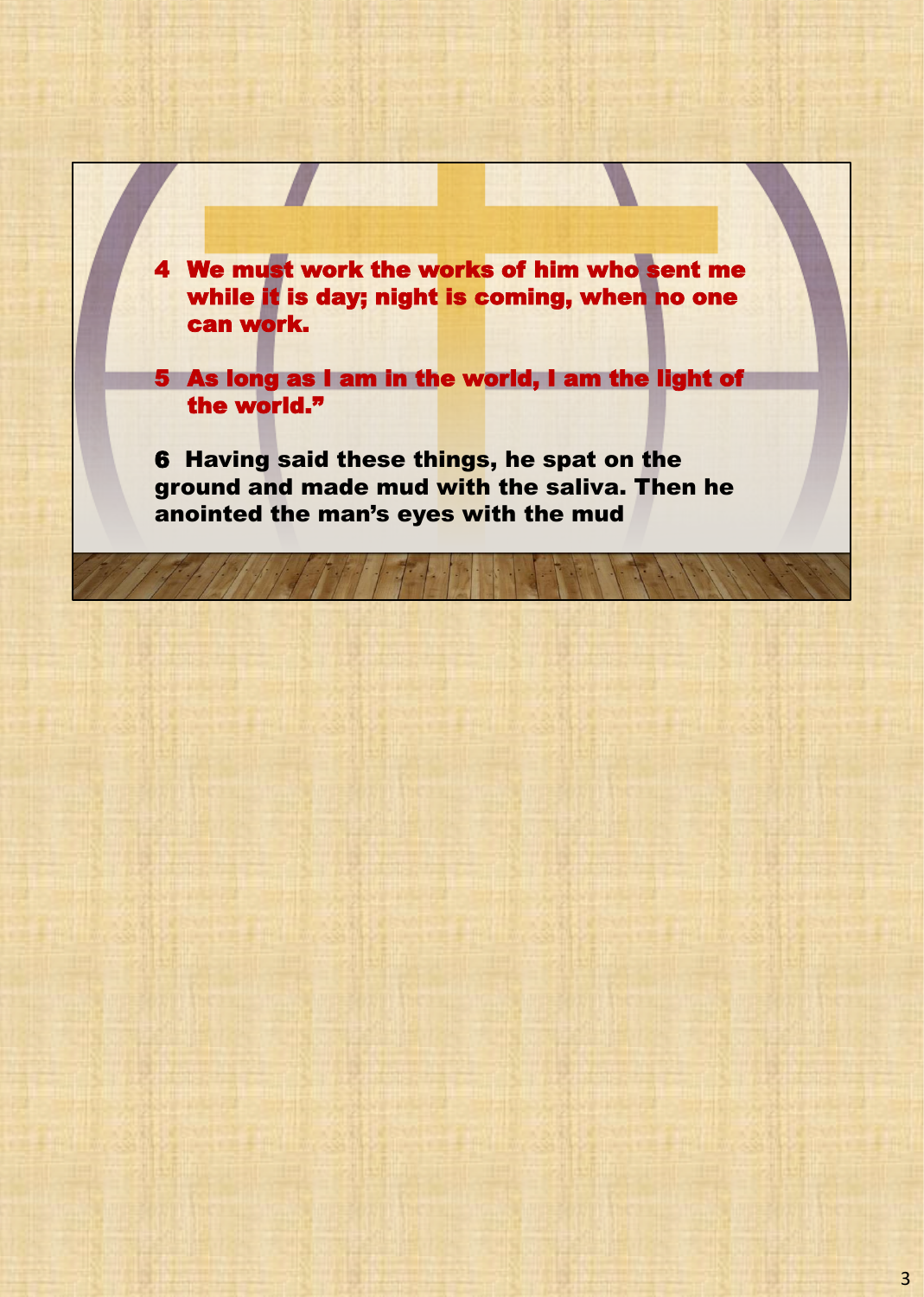7 and said to him, "Go, wash in the pool of Siloam" (which means Sent). So he went and washed and came back seeing.

8 **T** The neighbors and those who had seen him before as a beggar were saying, "Is this not the man who used to sit and beg?"

9 Some said, "It is he." Others said, "No, but he is like him." He kept saying, "I am the man."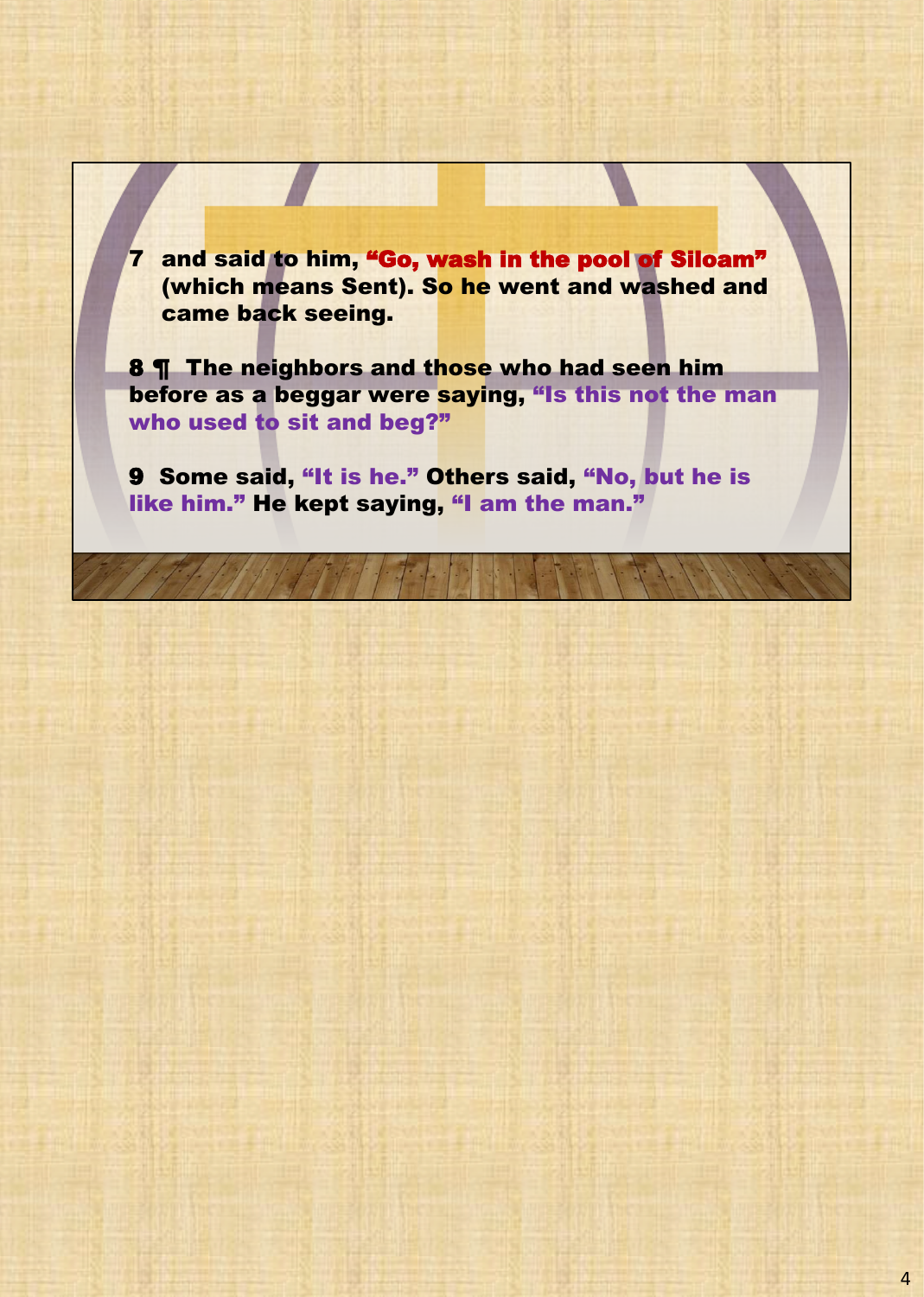

...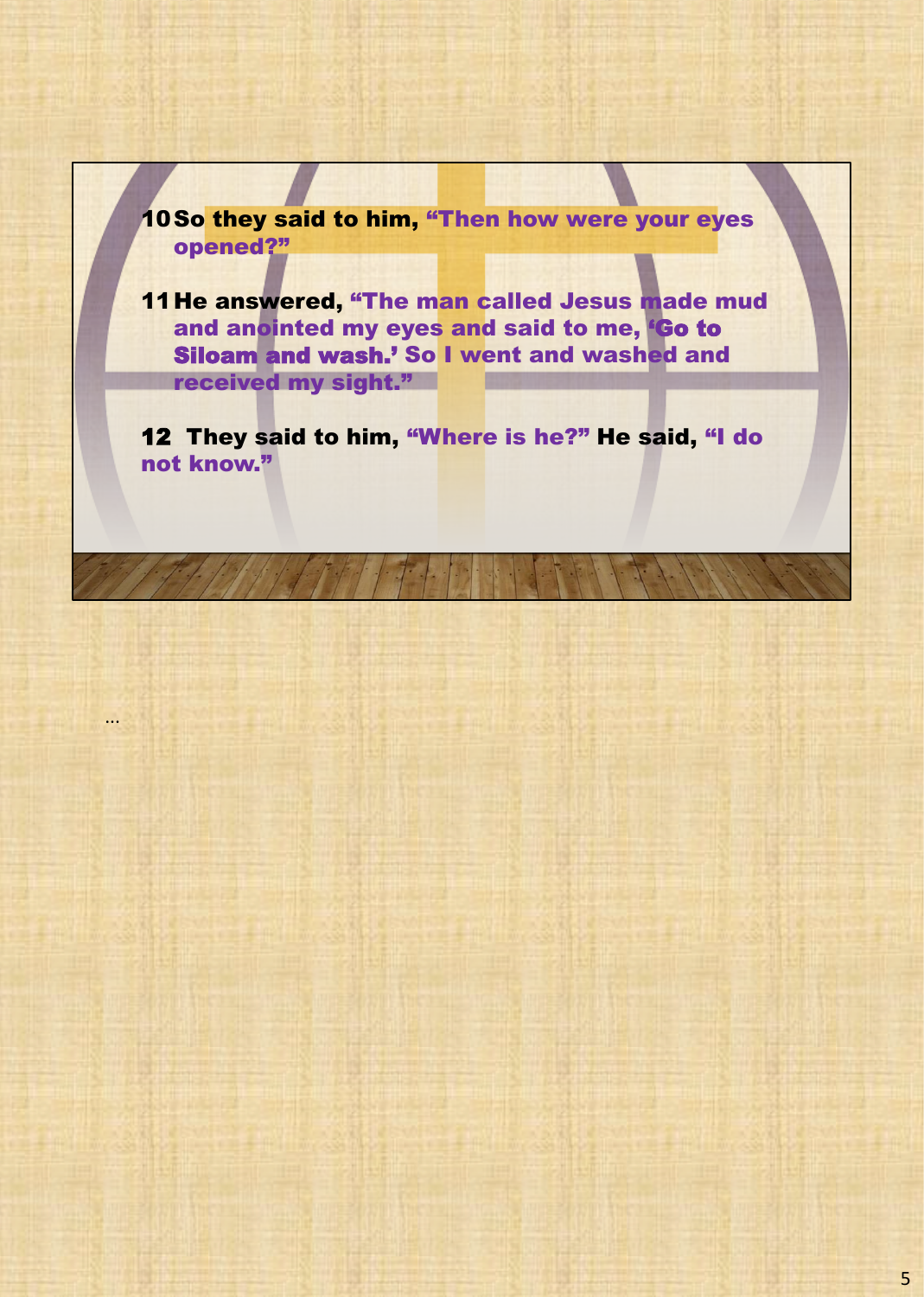13 ¶ They brought to the Pharisees the man who had formerly been blind.

14Now it was a Sabbath day when Jesus made the mud and opened his eyes.

15 So the Pharisees again asked him how he had received his sight. And he said to them, "He put mud on my eyes, and I washed, and I see."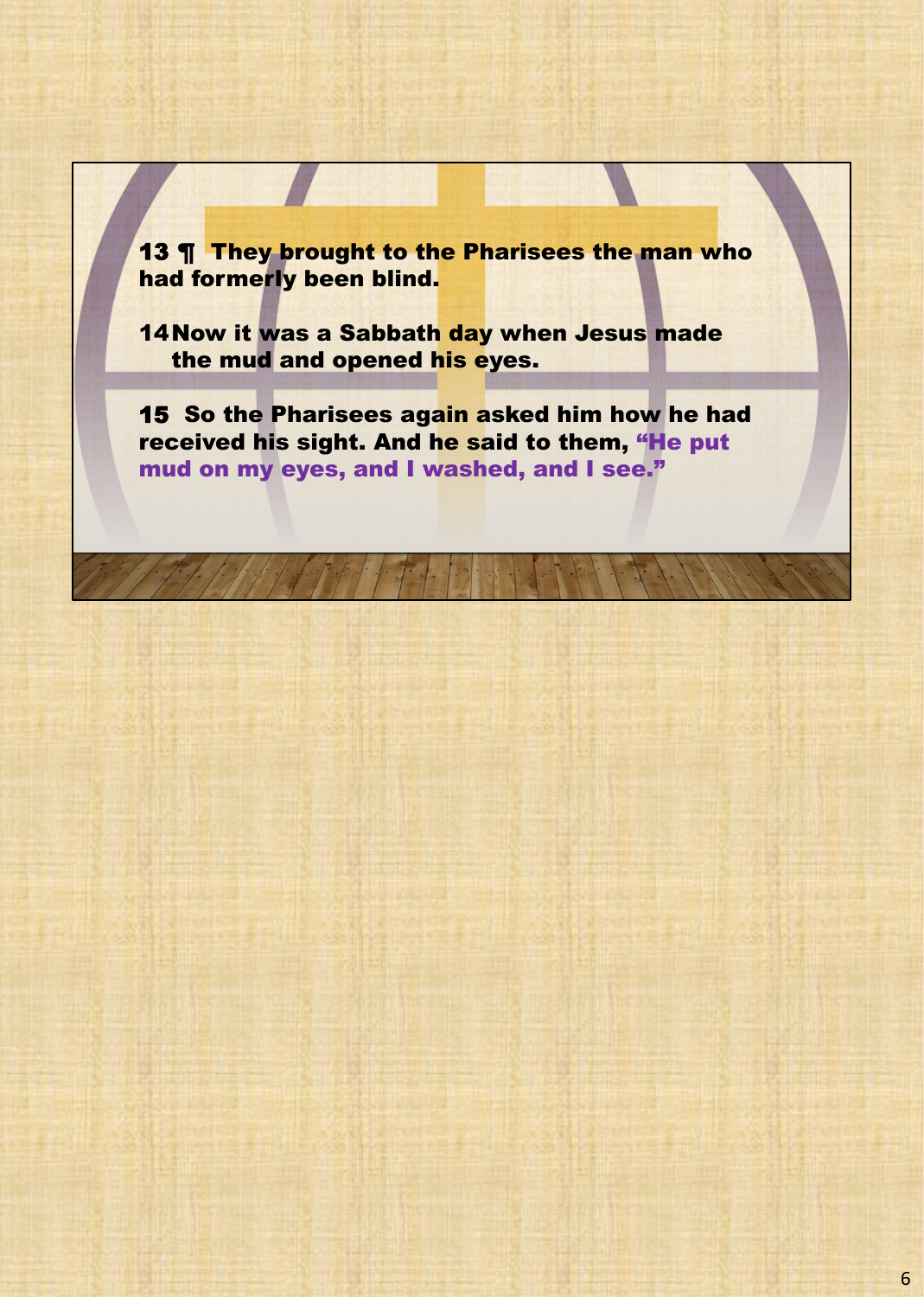16 Some of the Pharisees said, "This man is not from God, for he does not keep the Sabbath." But others said, "How can a man who is a sinner do such signs?" And there was a division among them.

17 So they said again to the blind man, "What do you say about him, since he has opened your eyes?" He said, "He is a prophet."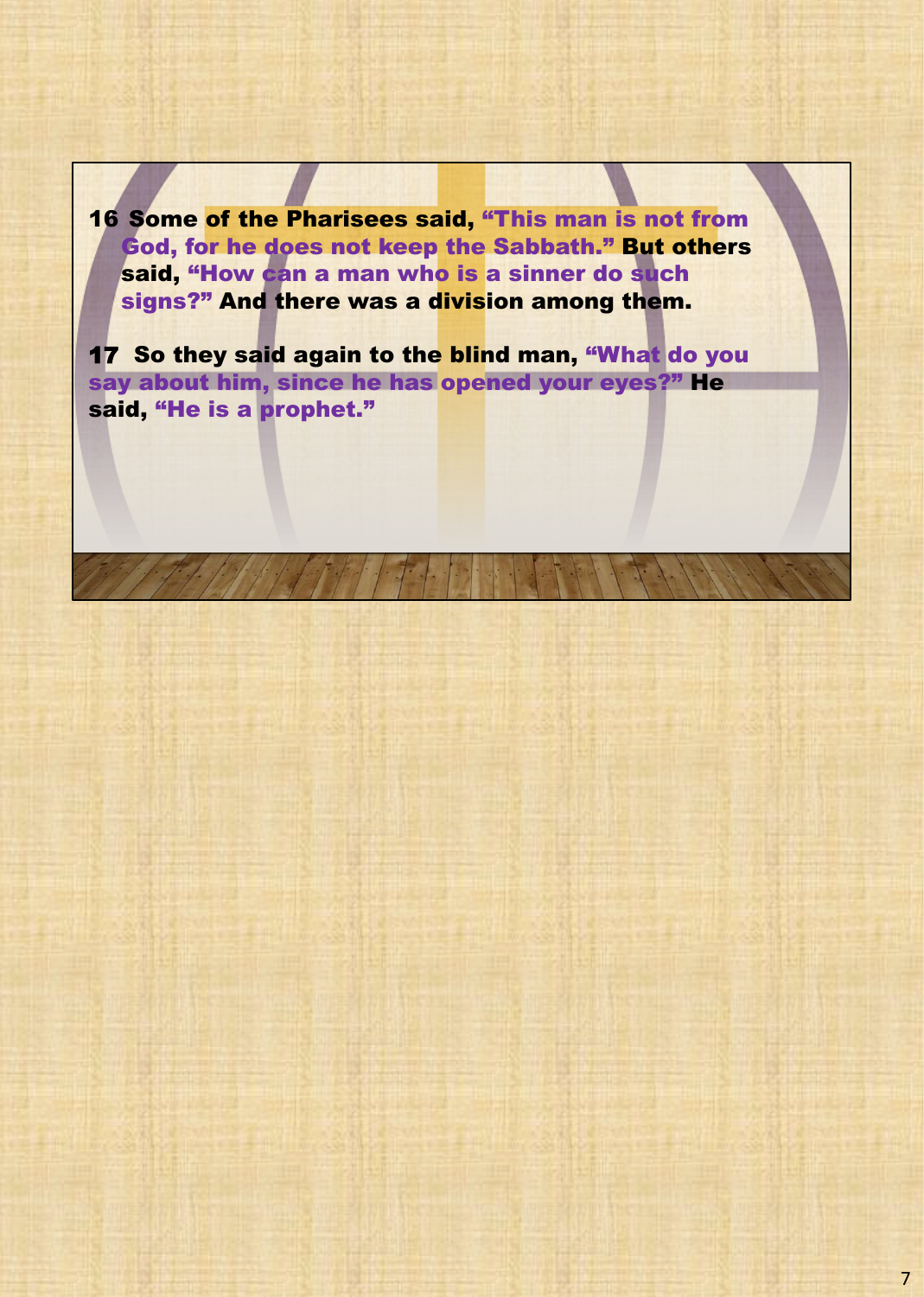18 The Jews did not believe that he had been blind and had received his sight, until they called the parents of the man who had received his sight

19and asked them, "Is this your son, who you say was born blind? How then does he now see?"

20 His parents answered, "We know that this is our son and that he was born blind.

This passage of Scripture is well-known by most Christians who regularly read their Bibles and who regularly really worship with other Christians.

In my earlier years as a Christian, like Nicodemus I did not understand what Jesus was saying. I read this passage with preconceived ideas. I could not understand the tremendous and magnificent blessing that Jesus was talking about to Nicodemus.

The blessing spoken about by Jesus to Nicodemus has eternal consequences.

.

During today's sermon, we are going to probe a little deeper into the conversation between Jesus and Nicodemus.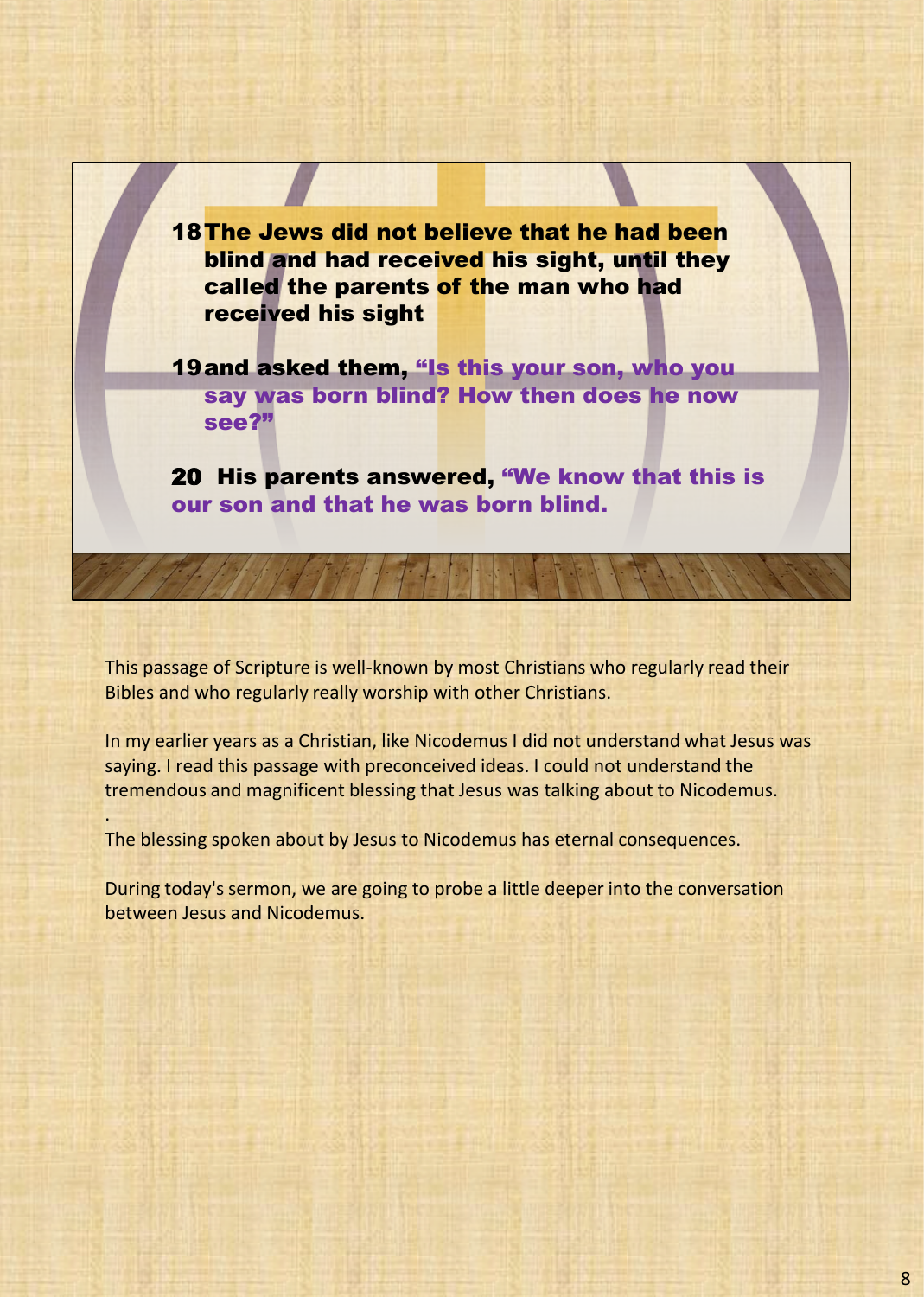• 21 But how he now sees we do not know, nor do we know who opened his eyes. Ask him; he is of age. He will speak for himself."

• 22 (His parents said these things because they feared the Jews, for the Jews had already agreed that if anyone should confess Jesus to be Christ, he was to be put out of the synagogue.)

• 23 Therefore his parents said, "He is of age; ask him."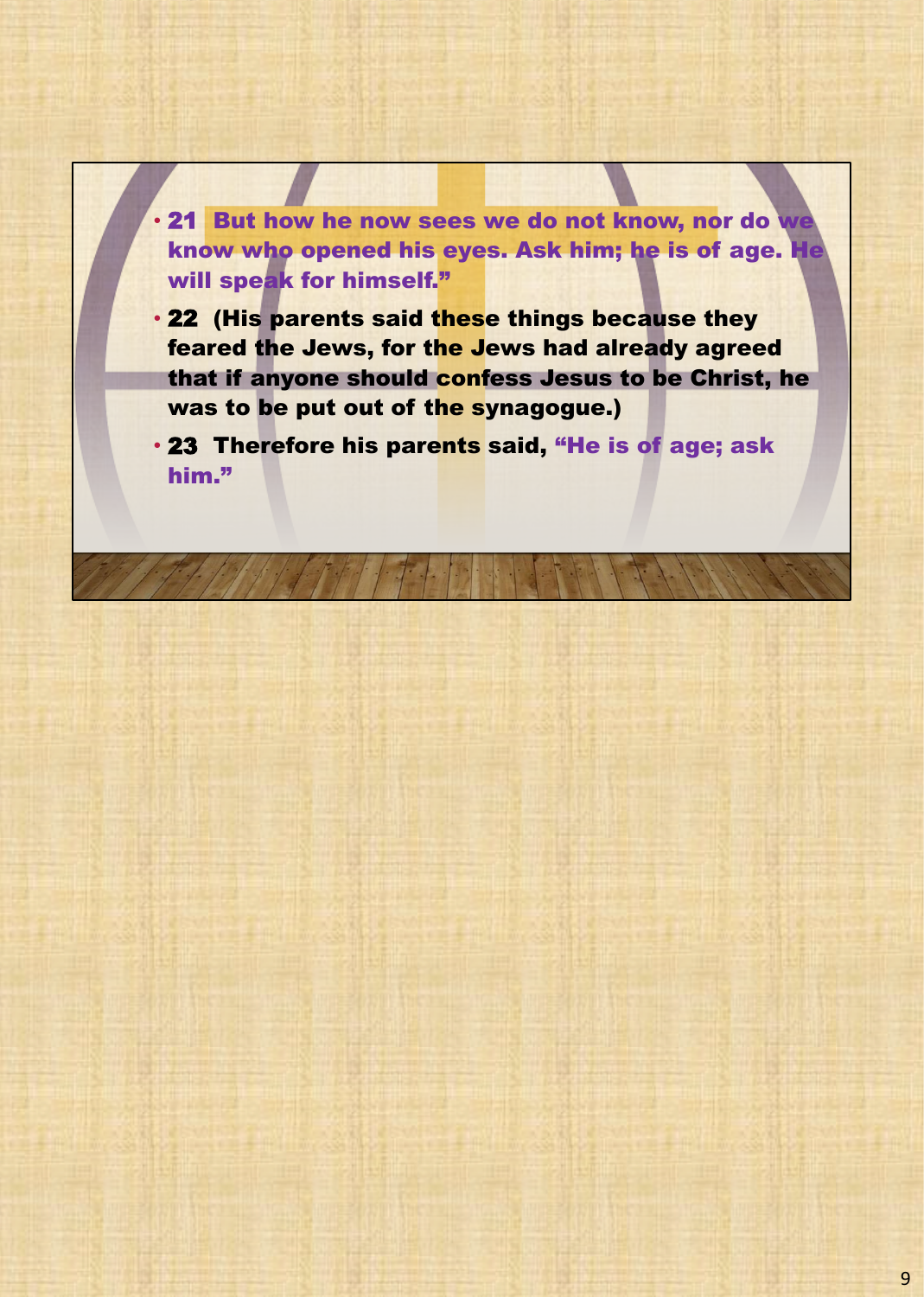24So for the second time they called the man who had been blind and said to him, "Give glory to God. We know that this man is a sinner."

25He answered, "Whether he is a sinner I do not know. One thing I do know, that though I was blind, now I see."

26 They said to him, "What did he do to you? How did he open your eyes?"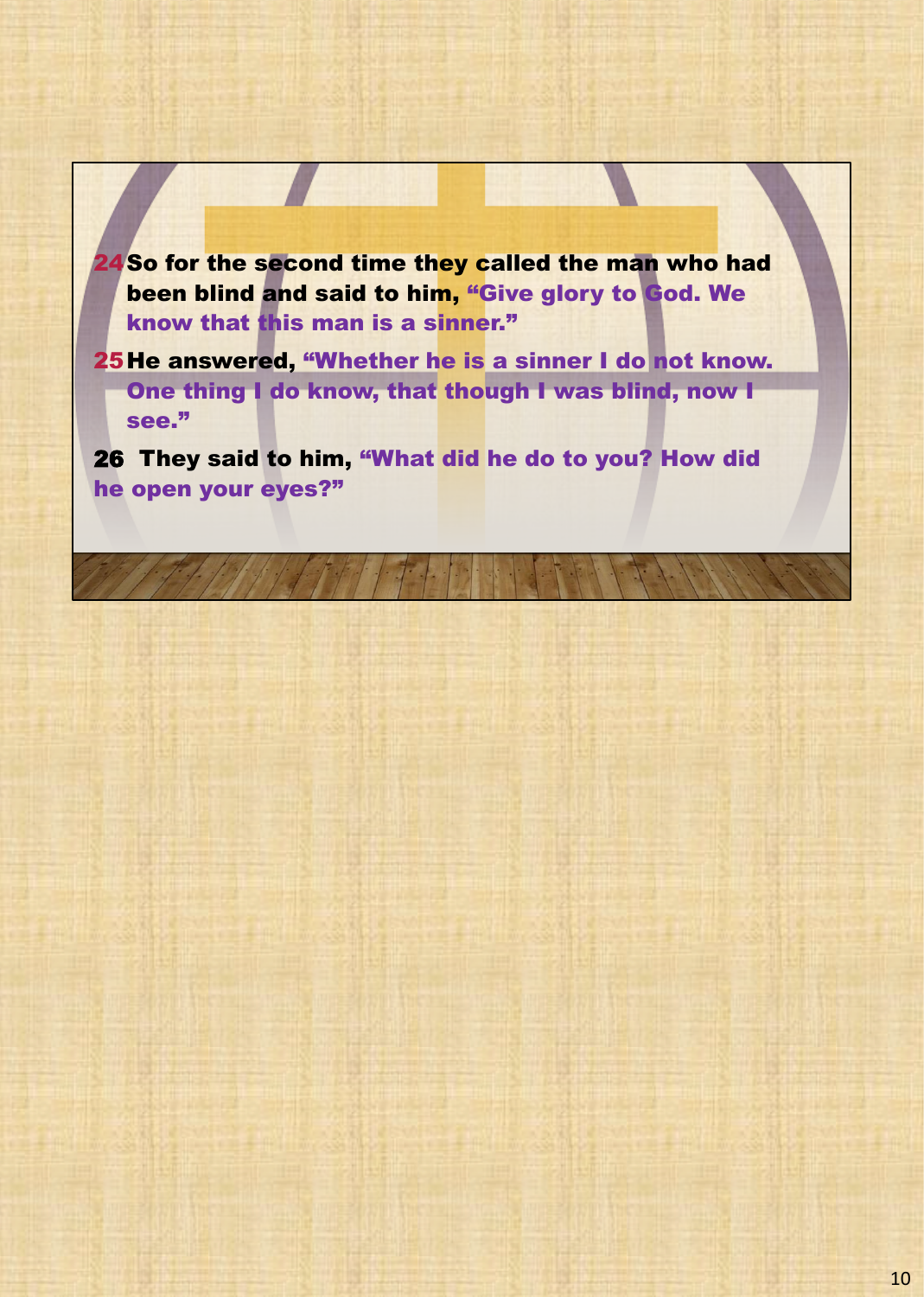27He answered them, "I have told you already, and you would not listen. Why do you want to hear it again? Do you also want to become his disciples?"

28And they reviled him, saying, "You are his disciple, but we are disciples of Moses.

29 We know that God has spoken to Moses, but as for this man, we do not know where he comes from."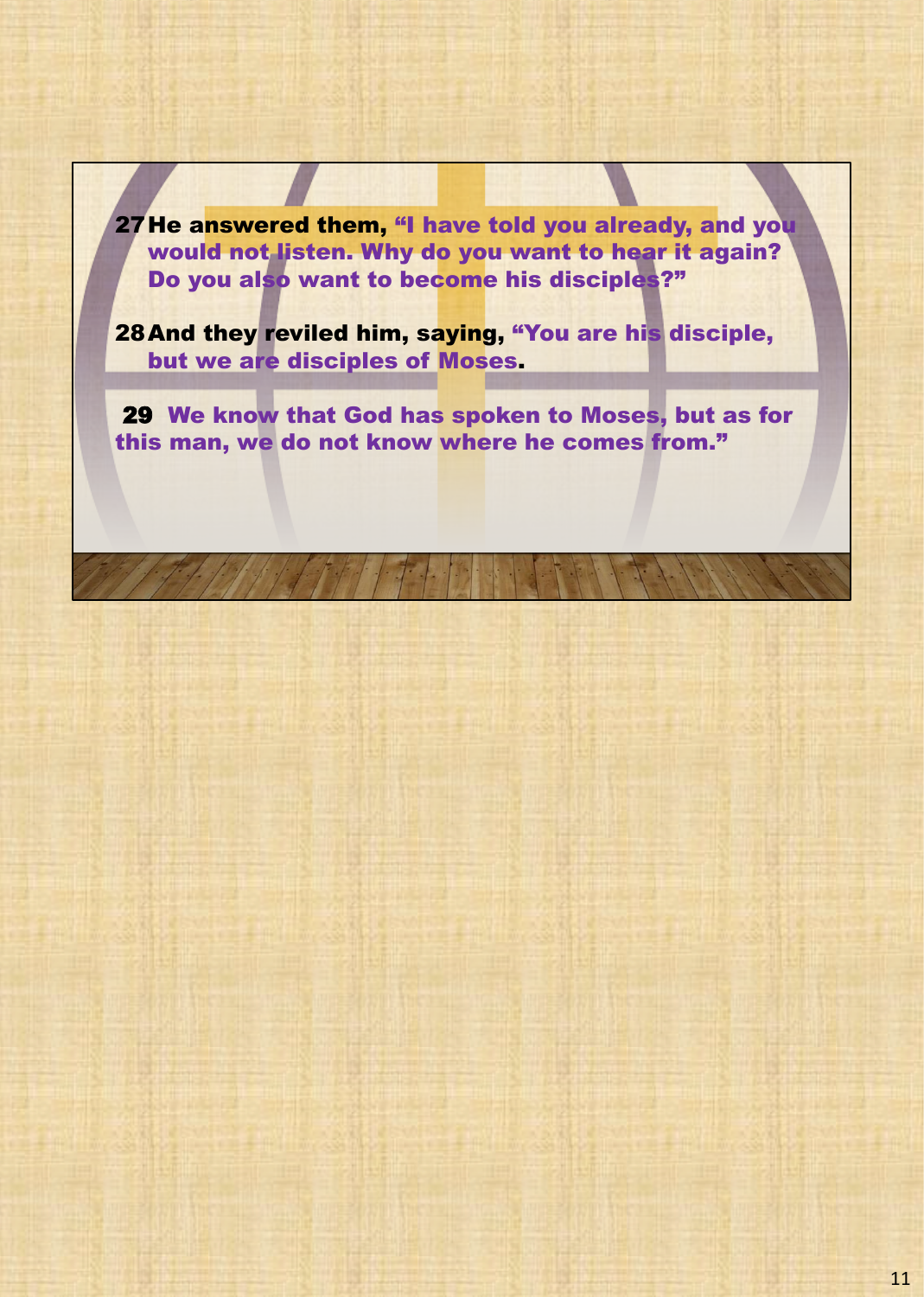30The man answered, "Why, this is an amazing thing! You do not know where he comes from, and yet he opened my eyes.

31We know that God does not listen to sinners, but if anyone is a worshiper of God and does his will, God listens to him.

32 Never since the world began has it been heard that anyone opened the eyes of a man born blind.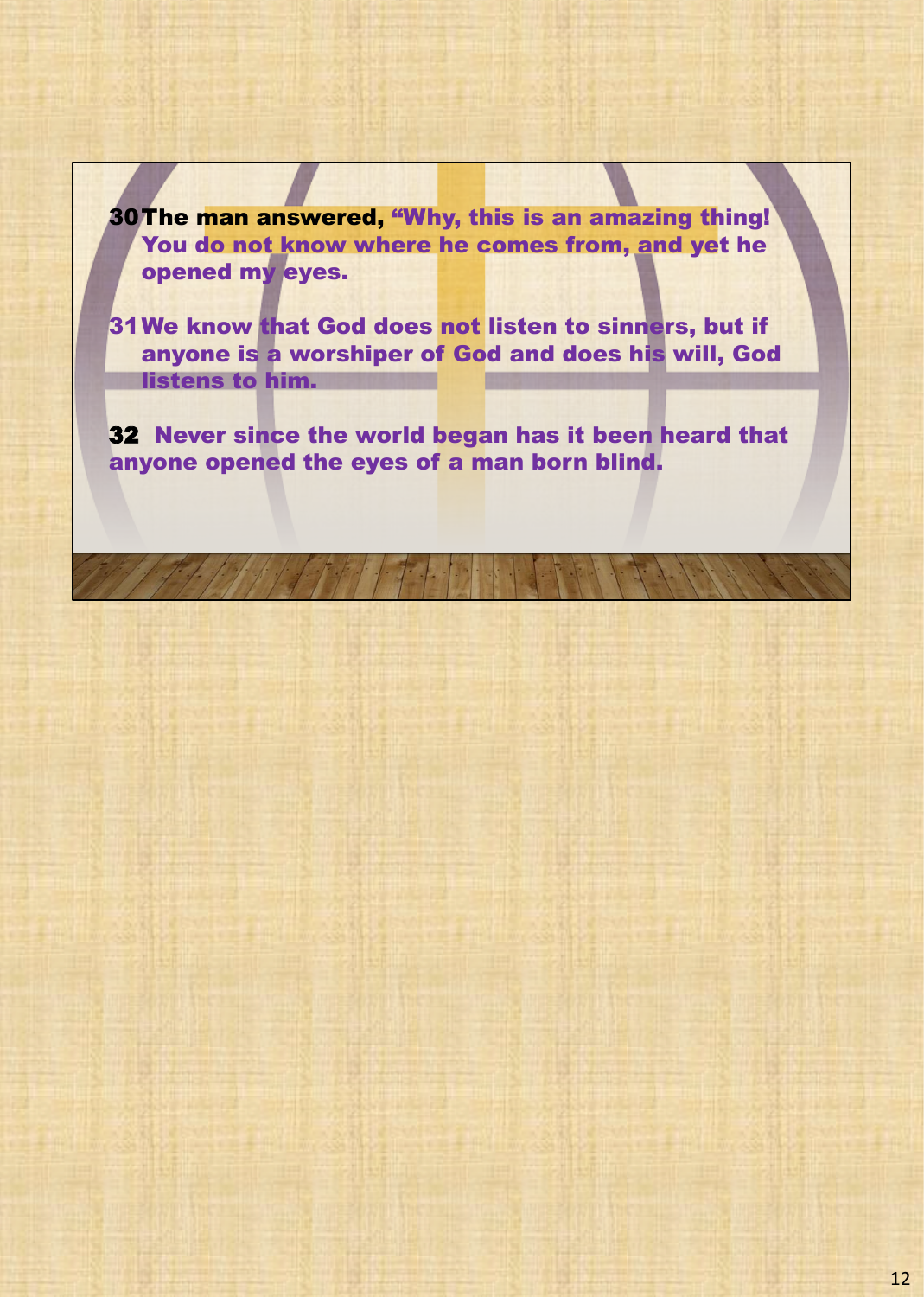33 If this man were not from God, he could do nothing."

34 They answered him, "You were born in utter sin, and would you teach us?" And they cast him out.

35 ¶ Jesus heard that they had cast him out, and having found him he said, "Do you believe in the Son of Man?"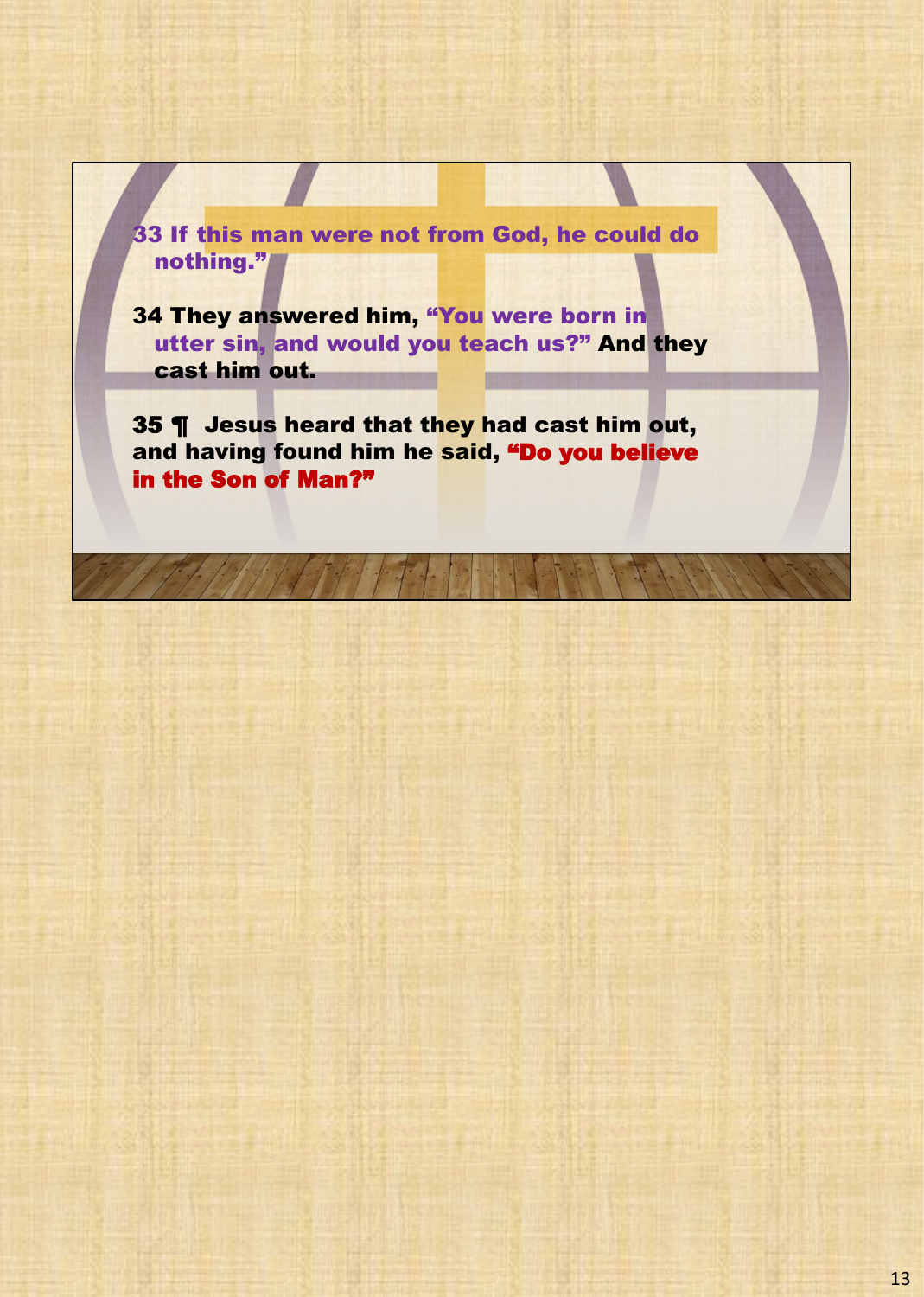36 He answered, "And who is he, sir, that I may believe in him?"

37 Jesus said to him, "You have seen him, and it is he who is speaking to you."

38 He said, "Lord, I believe," and he worshiped him.

39 ¶ Jesus said, "For judgment I came into this world, that those who do not see may see, and those who see may become blind."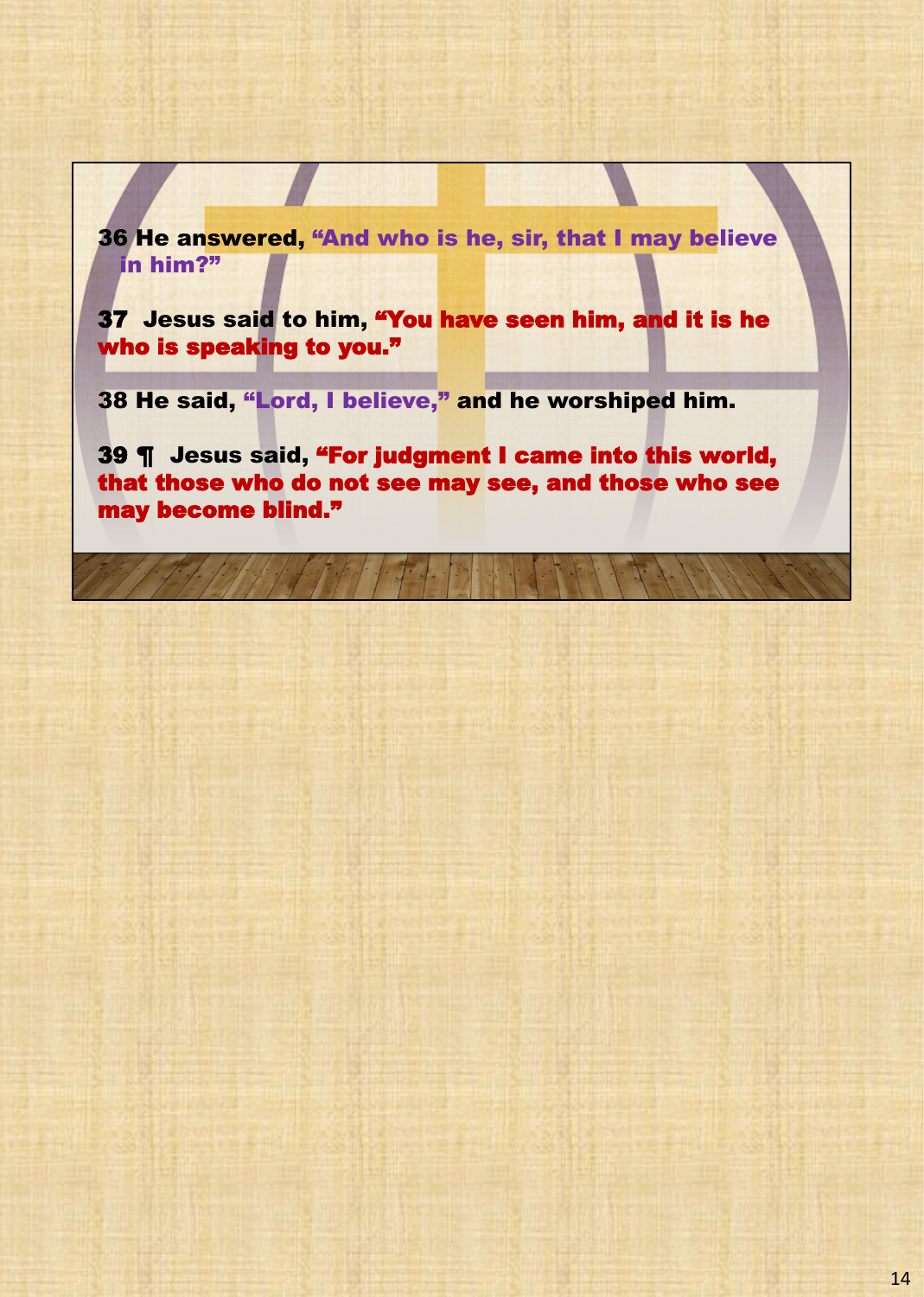40 Some of the Pharisees near him heard these things, and said to him, "Are we also blind?"

41 Jesus said to them, "If you were blind, you would have no guilt; but now that you say, 'We see,' your guilt remains." (Joh 9:1-41 ESV)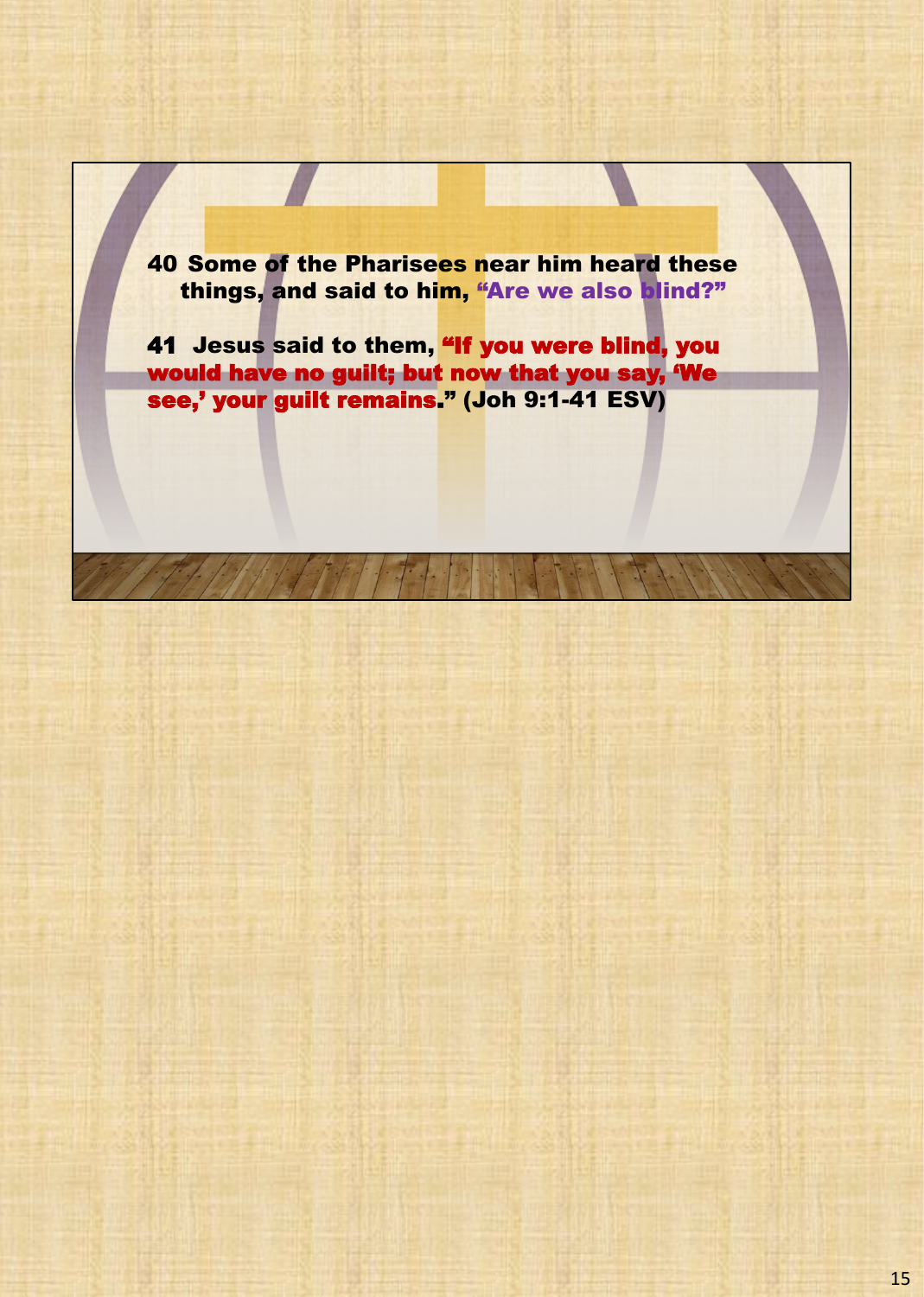

This passage of Scripture is very revealing about how God works.

We have to remember that the central figure is Jesus who was sent by the Father to this world to free us from death, to restore our relationship with the triune God and to gift us the gift of sharing in his life – eternal life!

Jesus knows how to reach people's mind and heart with all kinds of people in all kinds of places. Today, we are going to focus on the encounter between Jesus and the blind man in Chapter 9 of John.

In John 3, we have the encounter between Jesus and Nicodemus. Nicodemus was a ruling religious figure in Jerusalem (see sermon given on March 8, 2020). He knew that Jesus was special teacher from God but at first, he did not recognize Jesus as the Messiah.

He had a deep knowledge of the old covenant. Even if he met Jesus at night for fear of being seen by his colleagues, he obviously had the honesty to meet Jesus to have a conversation with him.

Jesus challenged Nicodemus by speaking to him of the new birth necessary to enter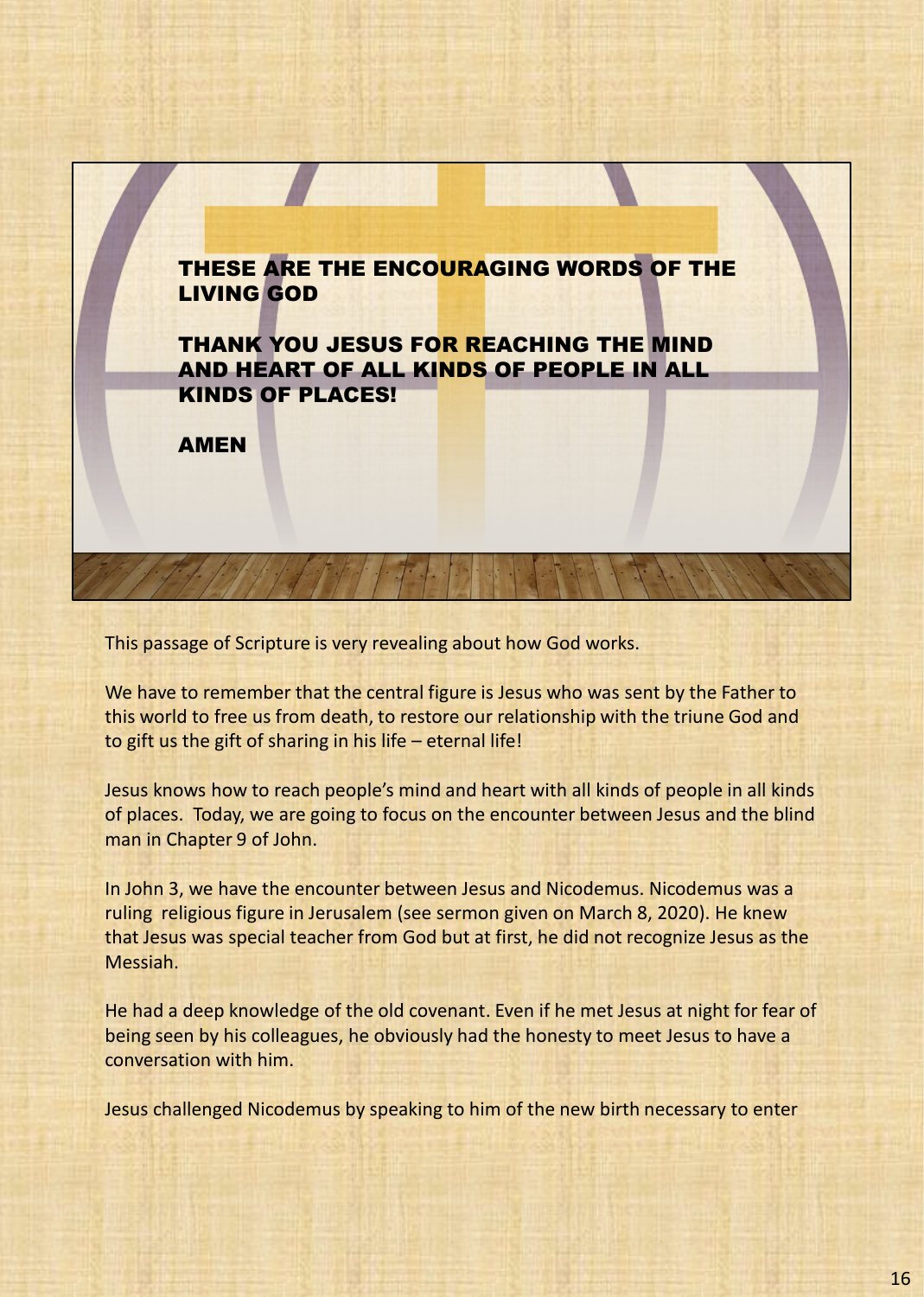the Kingdom of God. In his discussion with Nicodemus, Jesus referred to Old Testament scriptures that Nicodemus knew well. Jesus challenged him and gave the real meaning of the Scriptures.

Once Nicodemus came to know Jesus personally, his life was changed.

There is a difference between knowing "about" a person and knowing a person. I know about Mr. Frank McKenna, former premier of New Brunswick, but I do not know him as I have never met him. Nicodemus began to know Jesus after spending time with him.

Or let's say that when we got married, I would have said to Edna, now that we are married, I will not spend time with you. We are okay now. We do not need to grow together in our relationship! That would be the definition of insanity. When a husband loves his wife, he will want to spend time with her.

The same is true for Jesus. To grow in grace and knowledge we need to spend quality time with him!

The Pharisees were part of the group who facilitated the crucifixion of Jesus. As a result of his personal encounter with Jesus, as a result of beginning to know Jesus, Nicodemus had the courage to be with Joseph Arimathea when the body of Jesus was taken from the cross and brought to the borrowed tomb.

His encounter with Jesus was life-changing. He had the courage to stand up for Jesus in the face of highly probable social rejection by his peers.

The same happened with the Samaritan who met Jesus at the well.

As Jesus was standing by Jacob's well, he asked her for water. He quickly got into a conversation whereby he gradually revealed himself to this unknown woman, a woman who no self-respecting Jew would have spoken with.

Her encounter with Jesus changed her life. Jesus revealed himself to her to be the Messiah, he who is called Christ. She believed it. She met Jesus.

Jesus changed this woman's life. He also changed the life of many Samaritans. Jesus spent 2 days with the Samaritans. They met him. They got to know him. The following is what they said as a result of their encounter with the Messiah.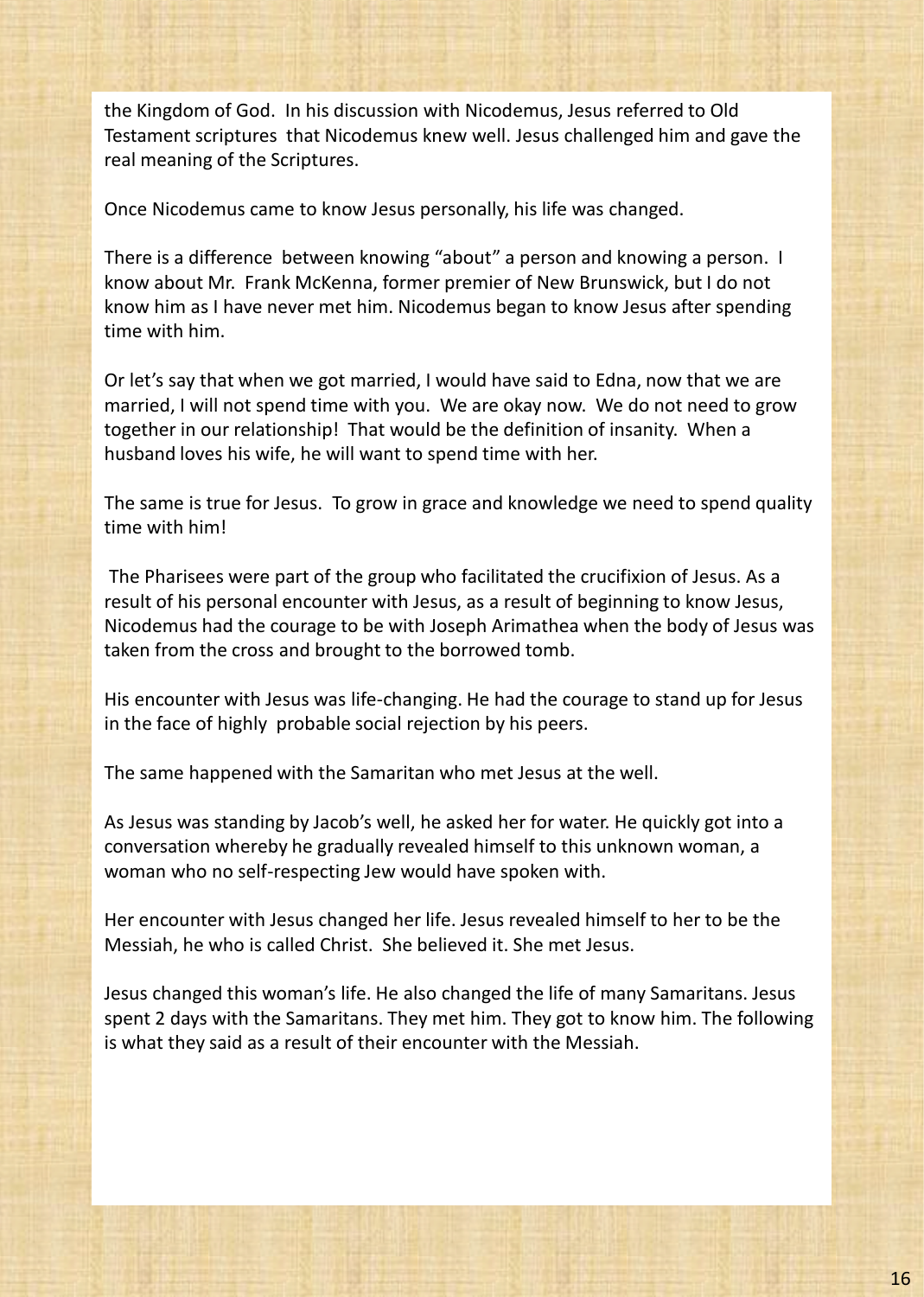"They said to the woman, "It is no longer because of what you said that we believe, for we have heard for ourselves, and we know that this is indeed the Savior of the world."" (Joh 4:42 ESV)

As we look at the encounter of Jesus with the blind man, we witness a similar transformation.

At first, this blind man had no idea who Jesus really was. After Jesus revealed who he was to him, he became a completely different man.

As we read and think about this blind man, we have to leave our modern conception of a blind man living in our society aside.

Back in the day, they did not have seeing-eye dogs. Blind people could not read or write. Braille was not invented yet.

Braille was invented by Louis Braille, a French educator and a Catholic priest. He invented a system of reading and writing for the blind that is still in use today. Louis Braille was born in 1809 and died in 1852 at the age of 43. He himself was blind in both eyes as a result of an accident while he was still a child.

Blind people in Jesus' day were despairing people having to beg for a living. They had no status. The were the outcasts, among the undesirable of society. We can just imagine the kind of life that they lived. There were no social programs to assist them.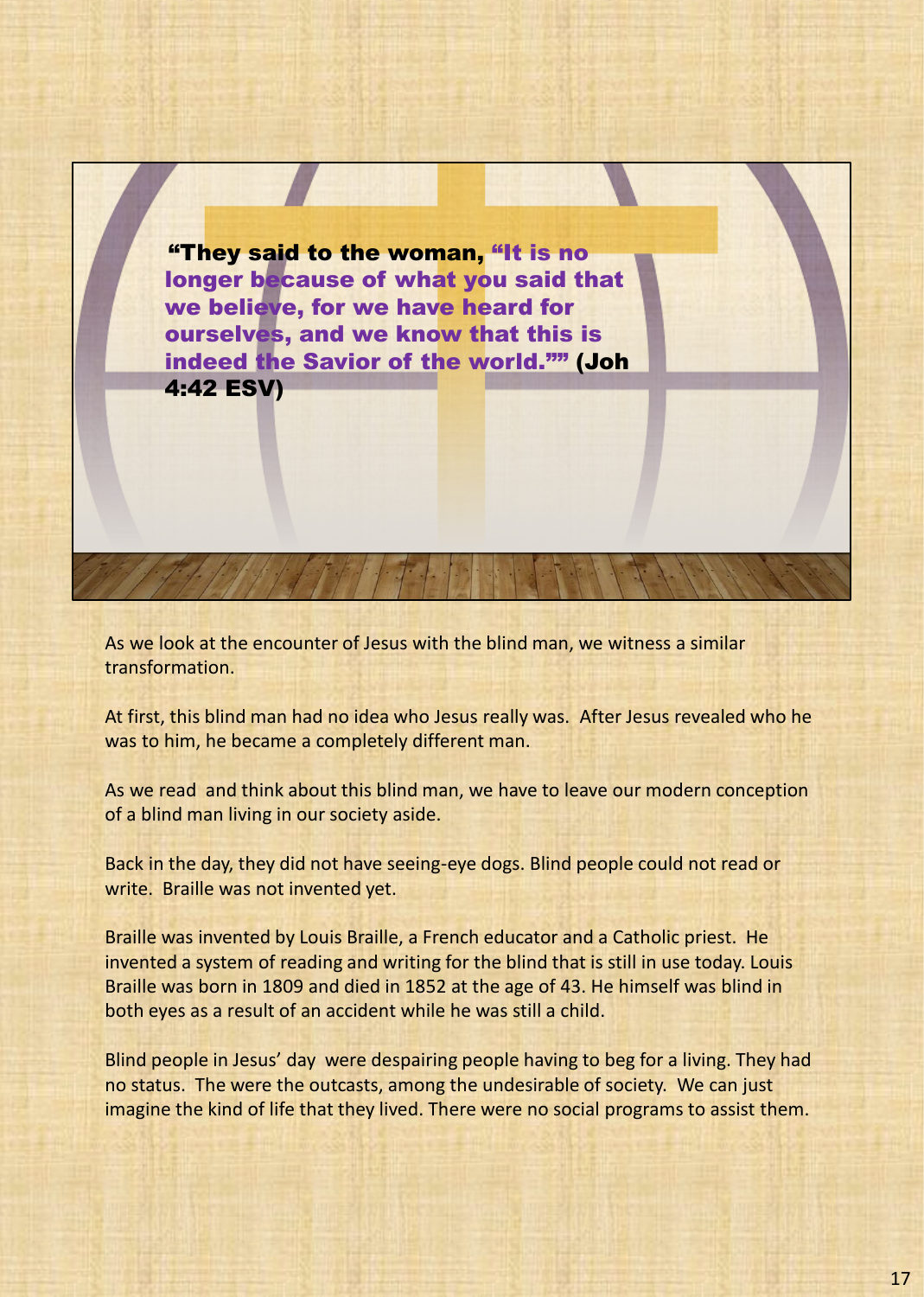They relied on begging. They depended on charity and the kindness of others to survive.

The blind man that Jesus healed was obviously very intelligent.

God speaks about blindness in the Old Testament. The following is what we can find. These passages help us understand the challenges blind men lived under. Some of these Scriptures were easily to read out of context. This promoted discrimination against blind people. They thought that blindness was a result of either their sin or their parents' sin.

Some of the passages also reveal God's grace towards them.

Let us consider of a few.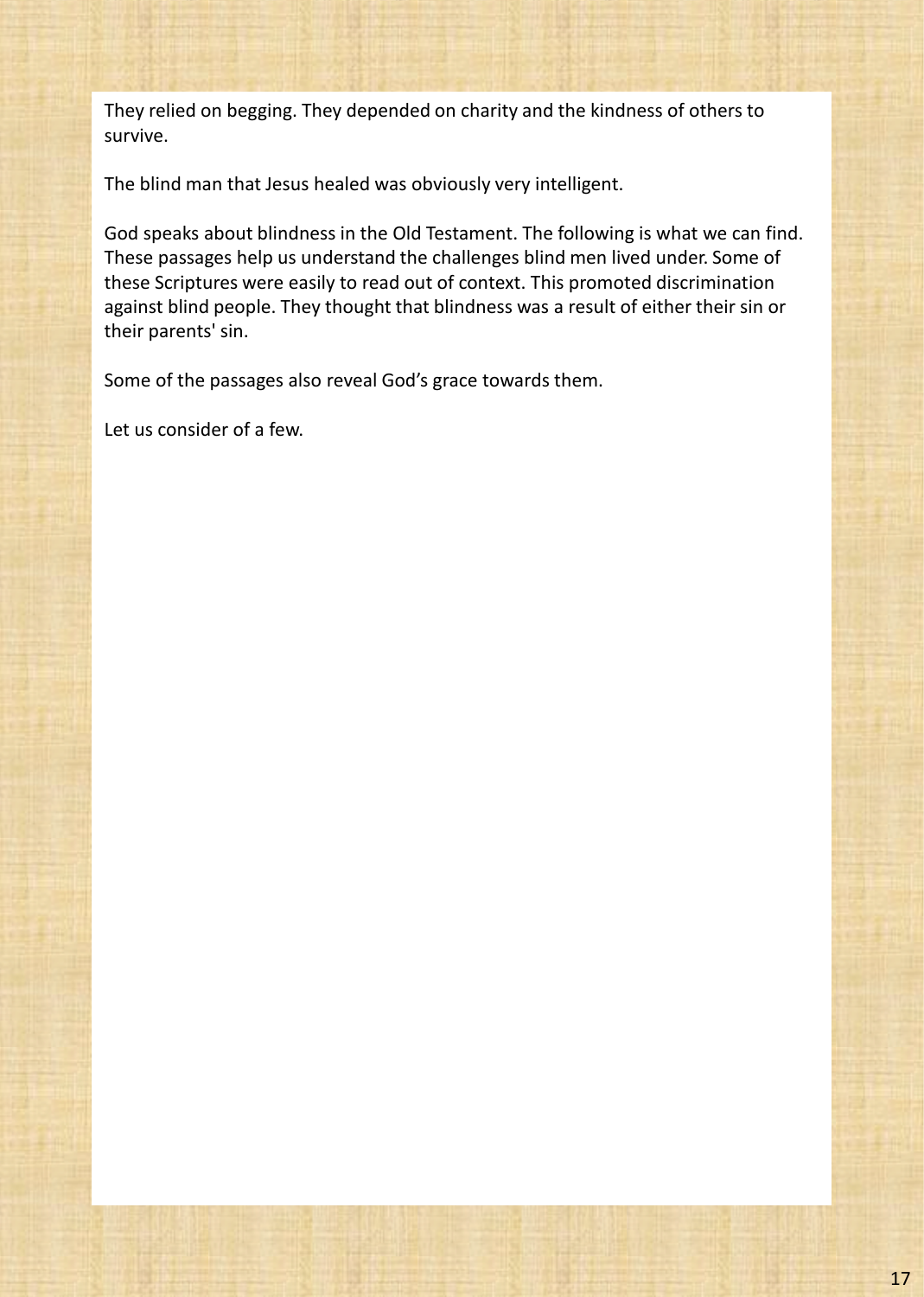1) Blindness was seen as a blemish, as a flaw, as an imperfection. The descendants of Aaron who were blind could not serve in the temple. God still sanctified them but not through service at the temple. (Leviticus 21:16-24).

- 2) Zechariah 12 God struck horses and those attacking the Jews with blindness so that the leaders of Judah would acknowledge God in their heart as their true strength.
- 3) One of the results of disobeying God and his covenant with Israel was that he would strike them with madness, blindness and confusion of mind. (Deuteronomy 28:28)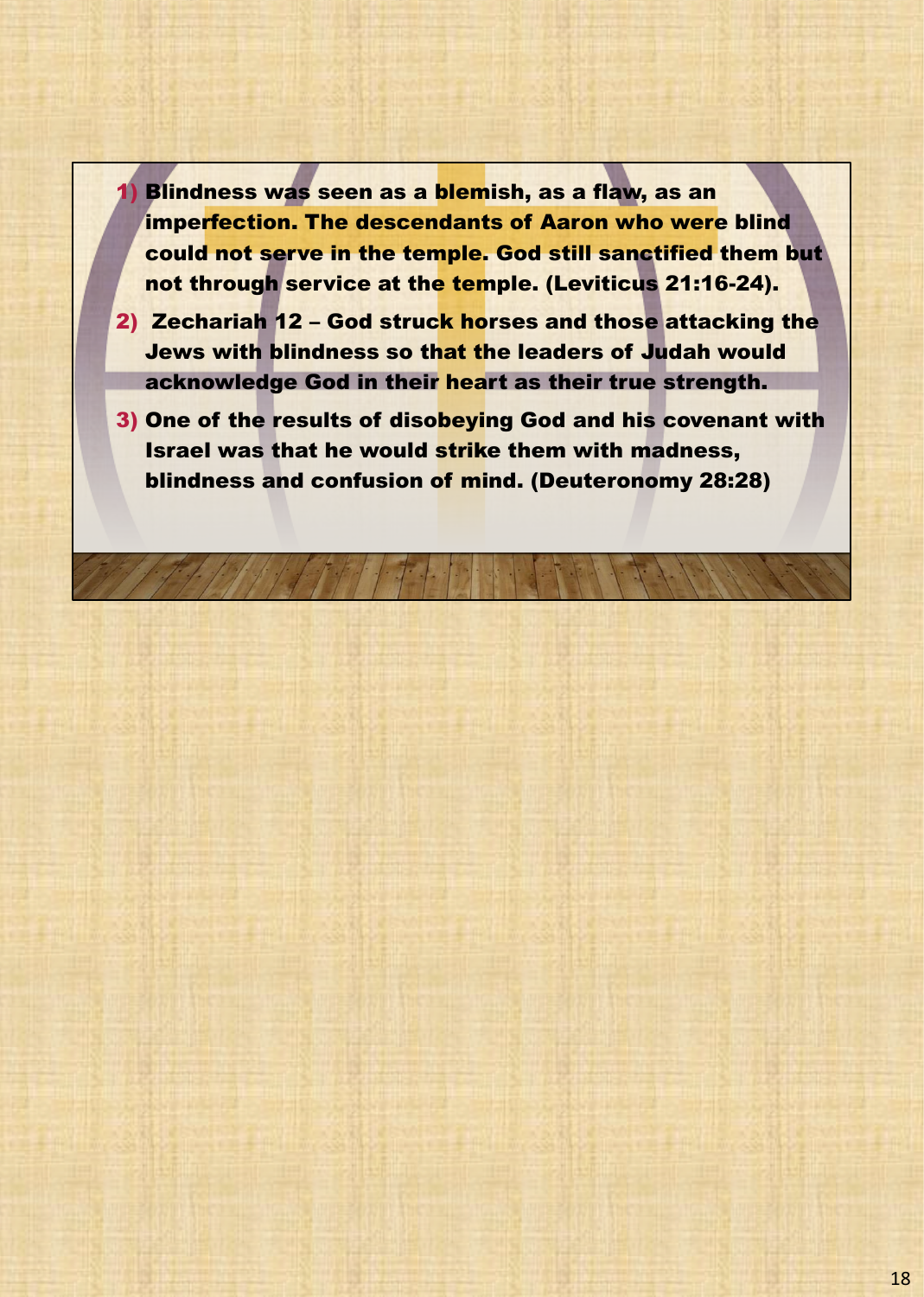4) The Israelites were expected to treat the blind with respect. Because God was their Lord, they were to love their neighbour as themselves. Their neighbor included the blinds. (Leviticus 19:14-18).

5) God is the one who opens the eyes of the blind (Isaiah 42:6-9).

The people in Jesus' day saw blindness as a curse.

John 9 shows us clearly that Jesus is the eternal Son of God who became incarnate in our flesh. John 9 is clearly another sign that the Old Testament is pointing to Jesus and that he fulfilled both the law and the prophets to perfection.

What we see in reading chapter 9 is that is this man trusted Jesus enough to do something that from a physical point of view was completely senseless.

He also showed the disciples who he was, the light of the world.

Why did Jesus spit on the ground and made mud with his saliva?

In antiquity spittle was thought to have medicinal power. Thus, Jesus' action is not unusual. Mark records two other instances where Jesus does the same thing (Mark 7:32–35; 8:22–25). Burge, Gary M. John (The NIV Application Commentary Book 4). Zondervan. Kindle Edition.

In antiquity there was an enormous superstition surrounding the "spittle" of a renowned person. Both the Greek healing cult of Asclepius and Jewish popular belief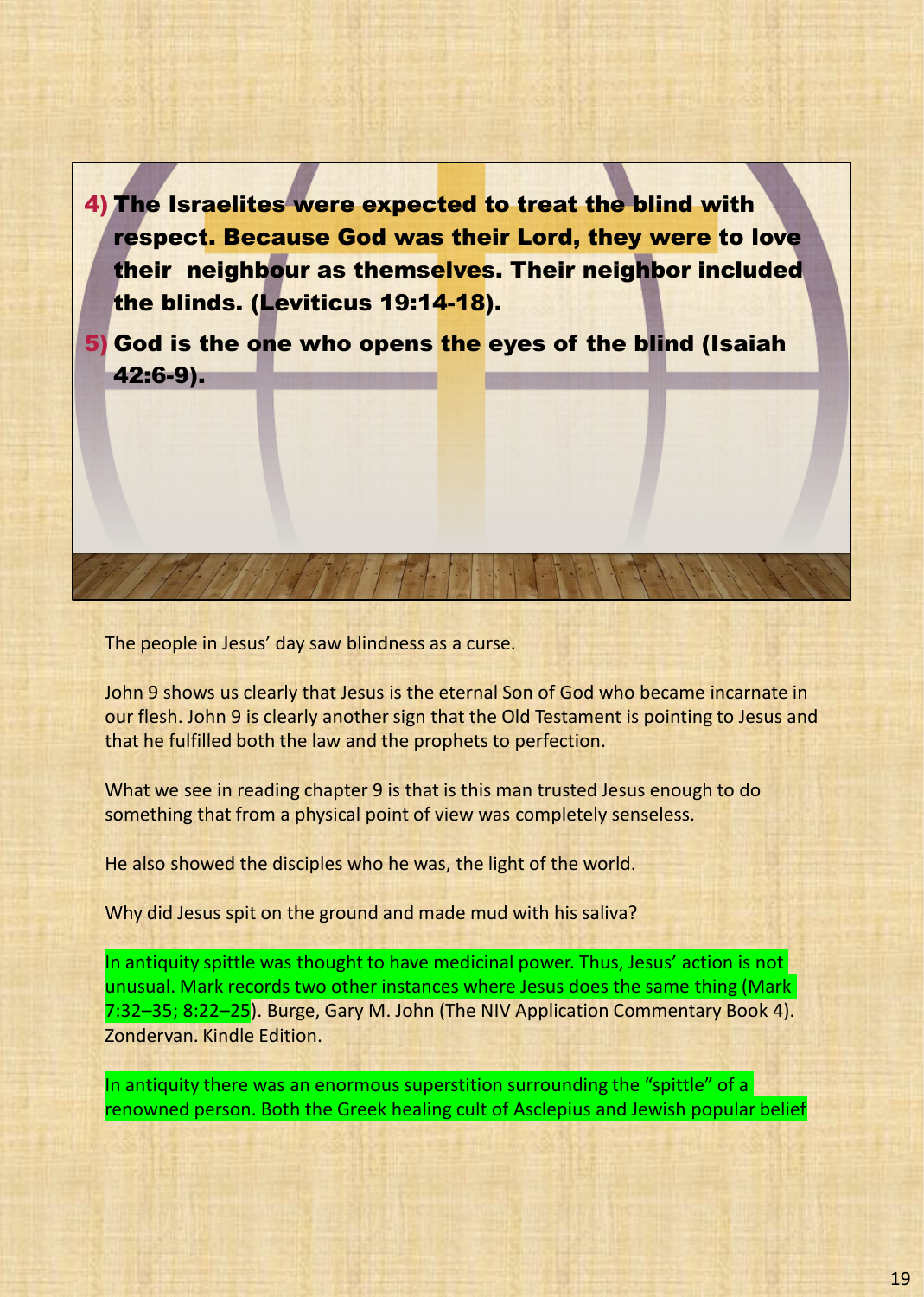gave spittle magical power. The rabbis were generally critical of such superstition. (Footnote 3, idem).

I am sure Jesus told him what he was going to do before applying this mud into his eyes!

This man simply did as Jesus asked and was healed.

The healing was so dramatic that people who knew him thought that he was not the same blind beggar that they had no one for such a long time. They were basically saying, "This can't be"!. "Who is this man?". They were doubting their own eyes. In their minds, a man born blind could never see.

The blind man had to confirm his identity.

Suppose his name was Johnny. People were asking are you Johnny the son of so-andso?

It is interesting that this man had no idea where Jesus was.

They then brought him to the Pharisees. The Pharisees tried to dismiss the miracle by saying that this man could not be of God because, in their eyes, he broke the Sabbath by making mud. This caused division among the Pharisees.

The blind man was so impressed by what happened to him then when asked who had open his eyes, he answered "**a prophet".**

We need to remember that no one had been able to recover site when born blind. When questioned, the parents confirmed that he was indeed their son and that he now had his eyesight. For fear of being excluded from the synagogue, his parents did not answer the questions directed at them by the religious leaders. The told the religious leaders that they could speak directly with their son. He was able to answer for himself.

They again interrogated the blind man and accused him of being a disciple of Jesus.

They saw themselves as being so much superior because they were disciples of Moses, so they thought.

**The blind man became braver and showed much courage as he stood up to the Pharisees who were trying at all cost to disparage Jesus.**

They were convinced that this man was born in sin and knew nothing. The Pharisees had contempt towards him and rejected him.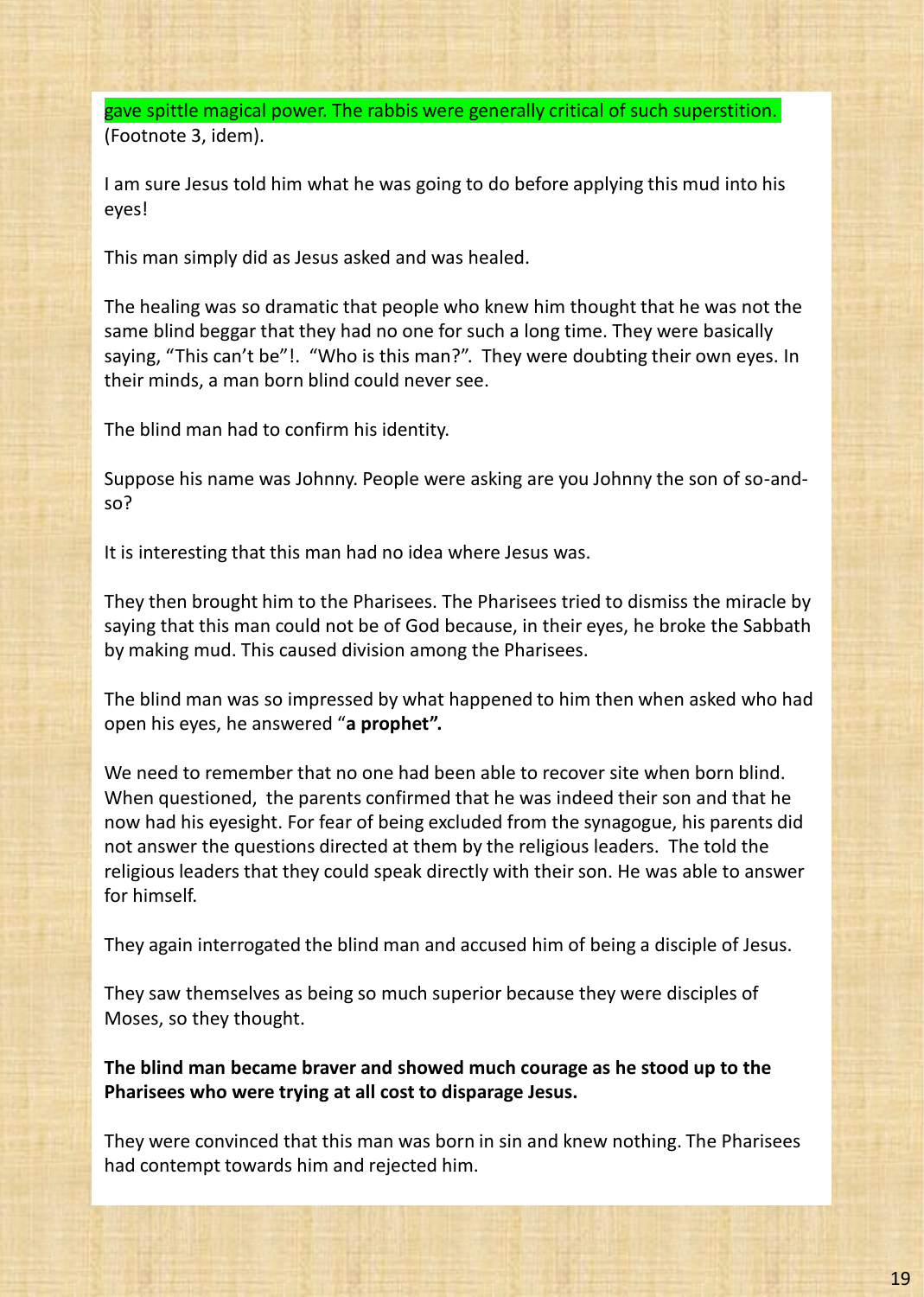After being rejected by the Pharisees, Jesus met him again. Jesus asked him if "**he believed in the Son of Man".**

When Jesus told him who he was. His immediate reaction was that he believed. He immediately worshipped Jesus acknowledging in his mind and heart that Jesus was God in the flesh, the true Messiah.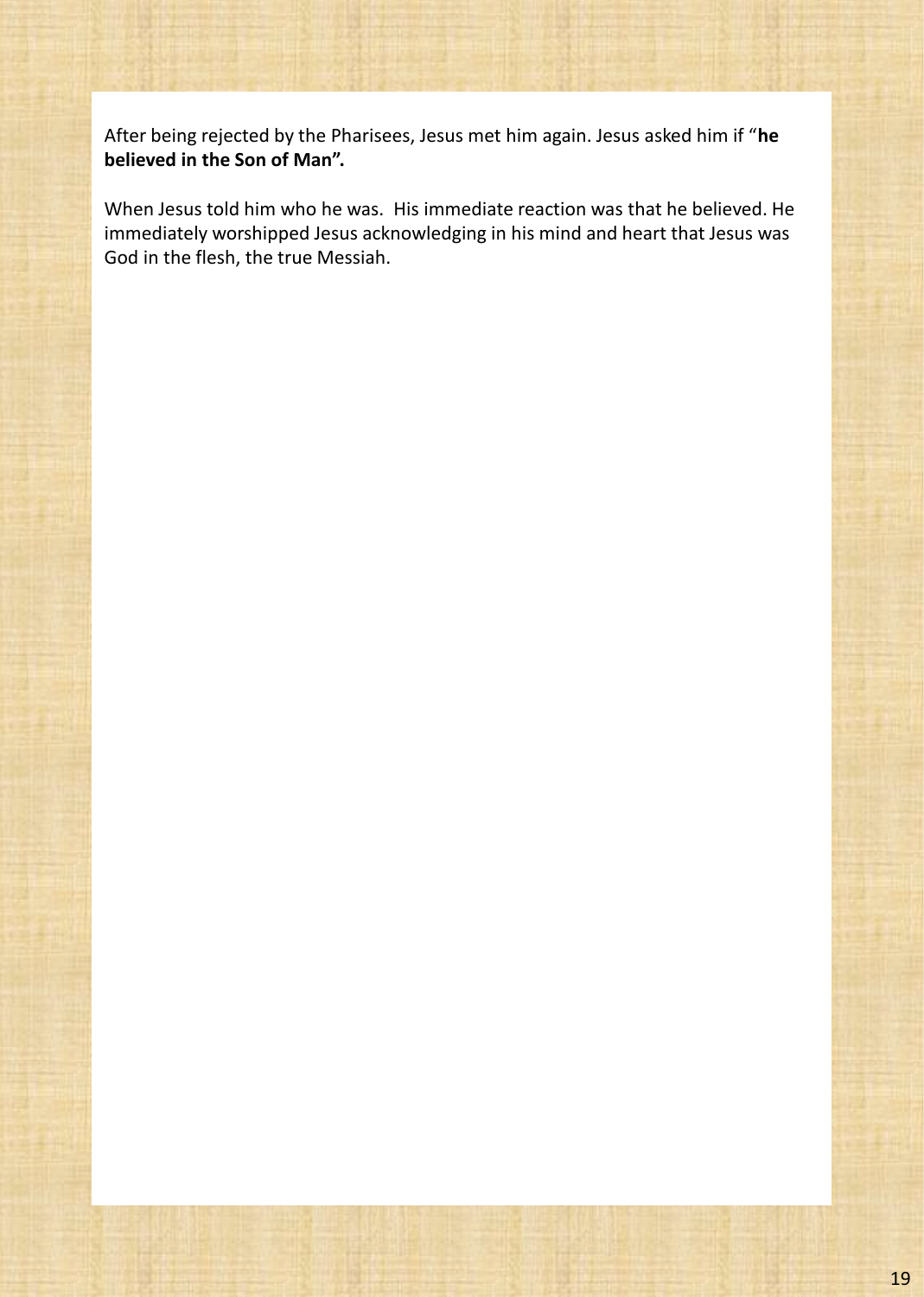## WHAT CAN WE LEARN FROM THIS PASSAGE OF SCRIPTURE?

Jesus is the one who saw the blind man. He had a completely different attitude from the religious leaders.

The blind man received Jesus empty with a willing attitude to follow whatever Jesus would tell him to do. He accepted that Jesus authentically was there to help him.

On the other hand, the religious leaders had so much confidence is what they believed that they could not accept anyone challenging them about their beliefs.

They were unteachable and even refused to acknowledge the evidence of what Jesus had done. From their point of view, they could not even consider that Jesus was from God. These religious leaders boasted in their superior knowledge and confidence when in fact they were ignorant and misdirected. (Idem paraphrased location 5667.)

This challenges every one of us to ask ourselves, "Do I hold onto belief and ideas that are not in conformity to what God teaches?"

Are we willing to look at what God tells us in his word as truth over our preconceived ideas and traditions, whatever they may be?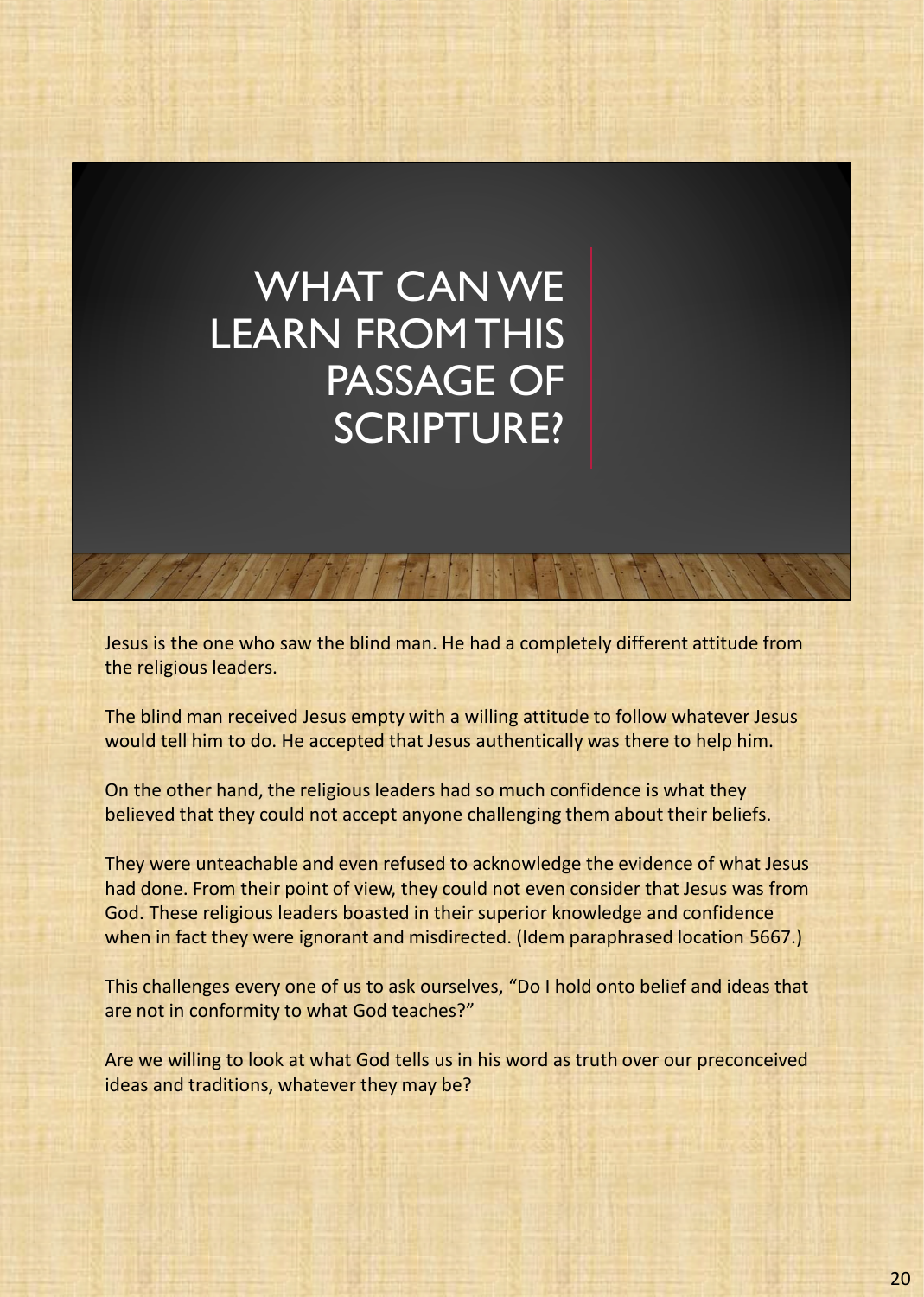Will I accept what God reveals in Scripture or will I be like the religious leaders questioning in an antagonistic attitude? Am I a know-it-all?

Am I willing to be transformed and changed by Scripture as the Holy Spirit leads?

Do we see our need for Jesus or do we feel self-satisfied?

It is an important question for us to ask. In an article entitled, "**The Message of Jesus: The Joy of Salvation"** cites the following: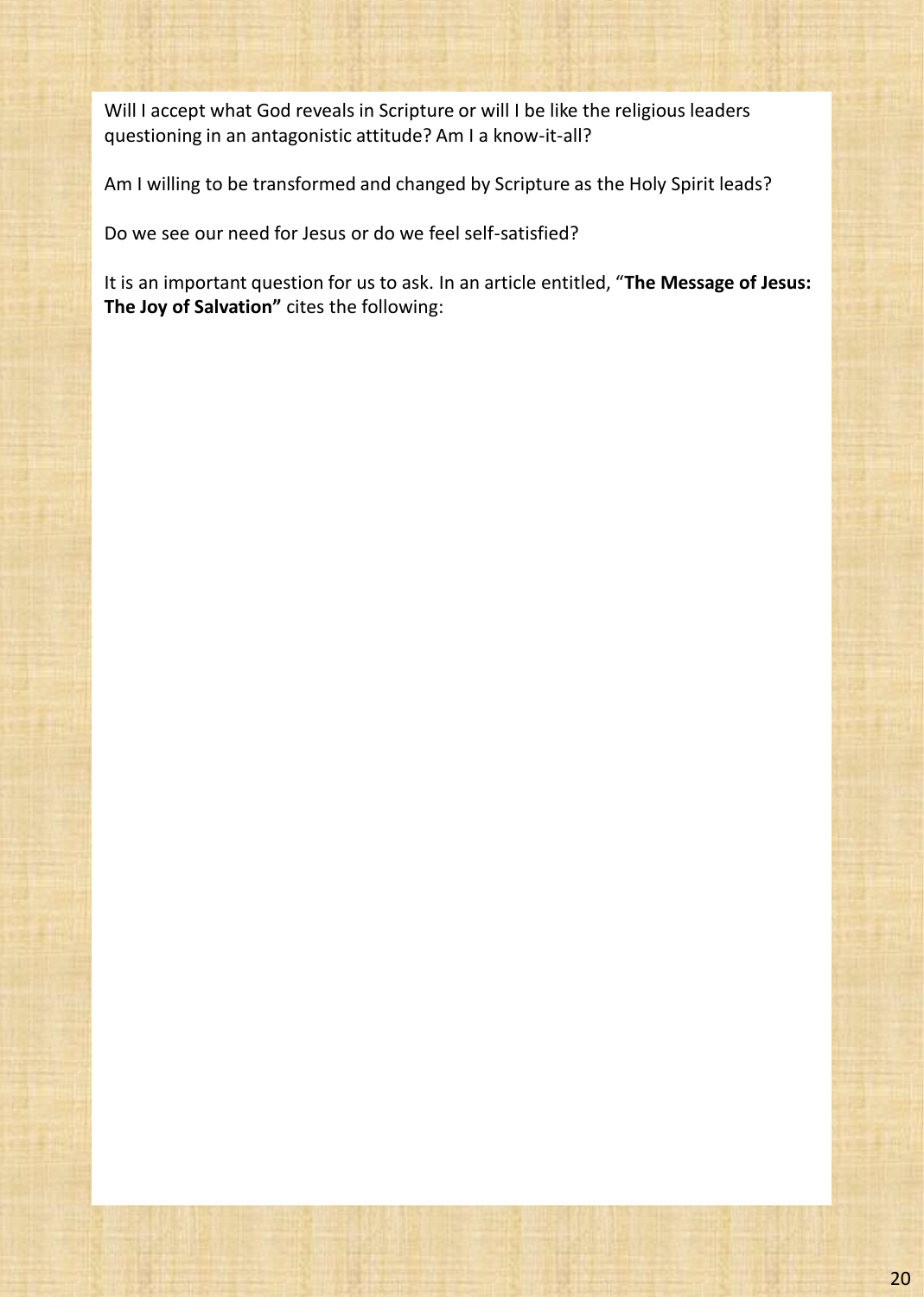"More than 90% of those who remain within the fellowship of the church following conversion were dissatisfied with their nonreligious lifestyle before anyone proclaimed the gospel to them. More than 75% of those who "dropped out" of the fellowship following conversion showed no significant level of dissatisfaction before conversion. (Gentle persuasion, page 99).

Do we see ourselves as sinners needing God's grace every day?

Do we realize that we cannot be self-reliant or do we think that we just need a little help along the way?

Are we thankful for God's calling?

Are we thirsty for God? Do we spend time with him. Do we nourish this relationship? What importance does God have in my life?

His word?

And prayer?

Does my relationship with God become obvious in our relationship with others?

Are we loving?

Are we forgiving because we have been forgiven?